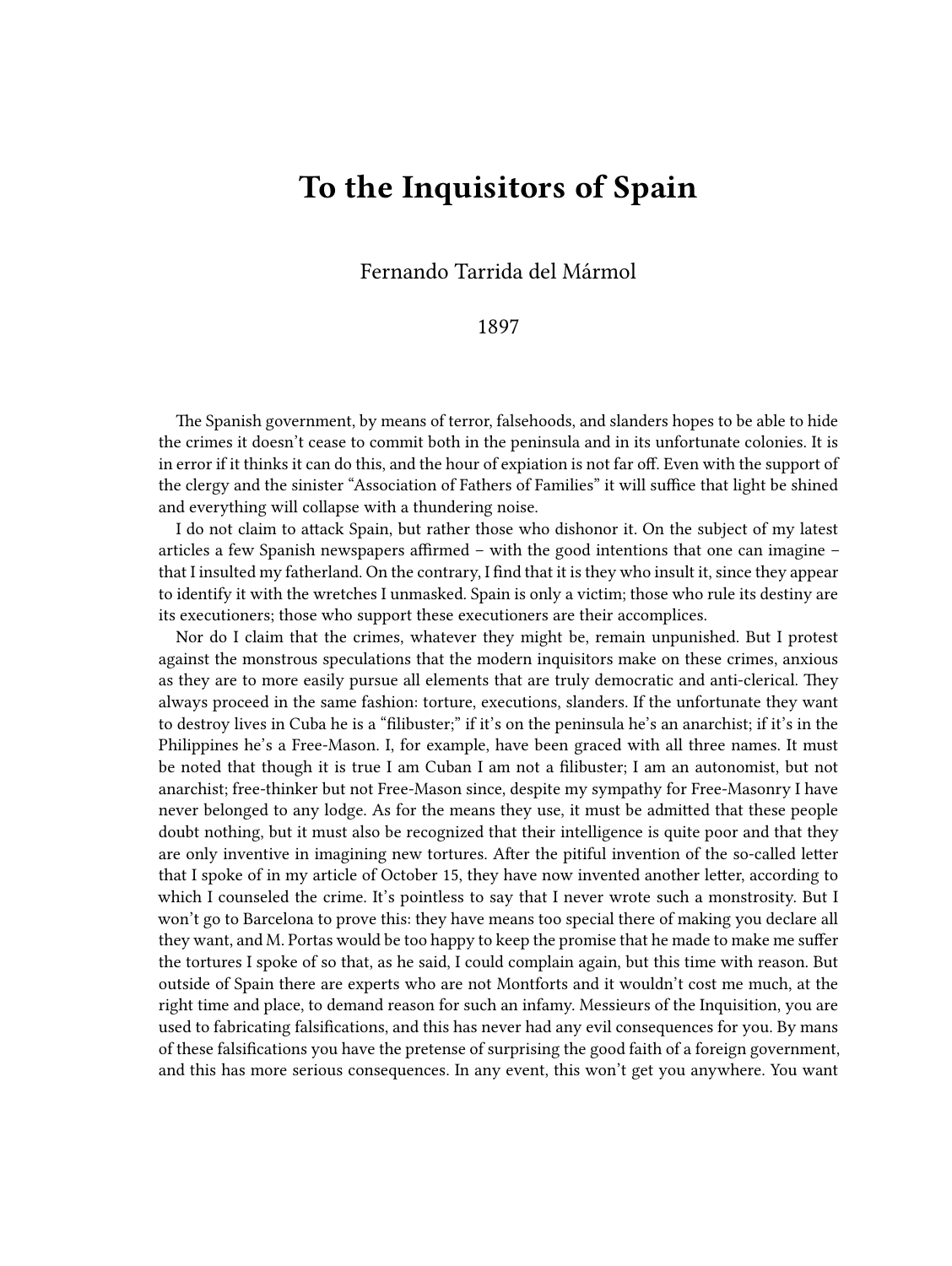to prevent me from speaking out, but I have only just begun. In order to speak at my ease I first left Spain and then France. I'll leave Europe if I must but **I WILL SPEAK.** You have force and falsehoods to defend the most revolting monstrosities. I have reason and truth to defend your victims. You have given me the *beau role,* and I thank you for this. One could laugh at your blunders, but the memory of organs crushed, of flesh burnt, of nails torn-out nails, of lips slit removes any desire to do so.

I won't go into the details that are already known to all and that don't honor you. In any event, I will have the occasion to give full details and documents in a book I am currently writing and whose text I will soon send to Paris. To which publisher? That's none of your affair and you will know this only too well when the revelatory book will have appeared.

Though the unfortunate innocents have only called for the light that is not refused the guilty, despite the protests accompanied by convincing proofs that I am in the process of collecting in order to offer you them as a bouquet, despite the sensation produced by the first revelations of *La Revue Blanche*, revelations that have found an echo among so many writers of heart and talent: Severine, Paule Minck, Rochefort, Clemenceau, Faure, Malato, Pi Margall and so many others, despite the indignant demonstrations that have taken place virtually everywhere, notably in France and Holland, you have covered your deeds in a mantle of silence. But everyone today knows that you have resurrected the reign of the Inquisition and you were not able to justify yourselves in the eyes of Spain and the civilized world. You chose to judge the trial *in camera*: you couldn't do otherwise.

Your shadowy proceedings, your lies, the care you show in only allowing the press to publish official accounts have prevented nothing. The press was forced to admit it: the principal accused declared before the military tribunal that their confessions were torn from them through use of atrocious procedures. But this didn't stop you for one instant, no more than did the indignant protests of the defenders, nor the provocations that these latter threw at the accusers. No more than did the suicide of the honorable Captain Morales, who preferred to kill himself rather than survive such iniquities.

You chose your victims by chance; having no choice, you fabricated a tissue of lies so clumsy that they only prove that your ferocity is only equaled by your stupidity. I know something about this myself. According to information furnished in a well documented letter addressed to Rochefort by a person perfectly informed about your present, past, and future projects, it is I who was the first to be destined to suffer the tortures that were to make me say that I had brought the bombs in from another country. The correspondent adds that the influence of certain highlyplaced personalities who I abstain from naming, but who he names (proving to me that he is well informed) prevented the execution of this plan.

In order to give satisfaction to the Spanish Episcopate you replaced me with Corominas, judging that a lawyer was worth as much as an engineer, though knowing full well that he was as innocent as I. If I participated in more than a hundred anti-clerical meetings and if all my life I have attacked the abuses of the Jesuits – of which I am quite proud – Corominas for his part was at the head of the demonstration directed at the Bishop of Barcelona when the latter wanted to ban the works of my friend Dr. Odon de Buen, professor of Natural History at the University of Barcelona, decorated by the French government. Corominas' head, which was supposed to be executed, but which you only dared condemn to twenty years of hard labor, had to console the Episcopate for not having mine. It was still that of a good centralist republican and an ardent free-thinker that you thus made disappear.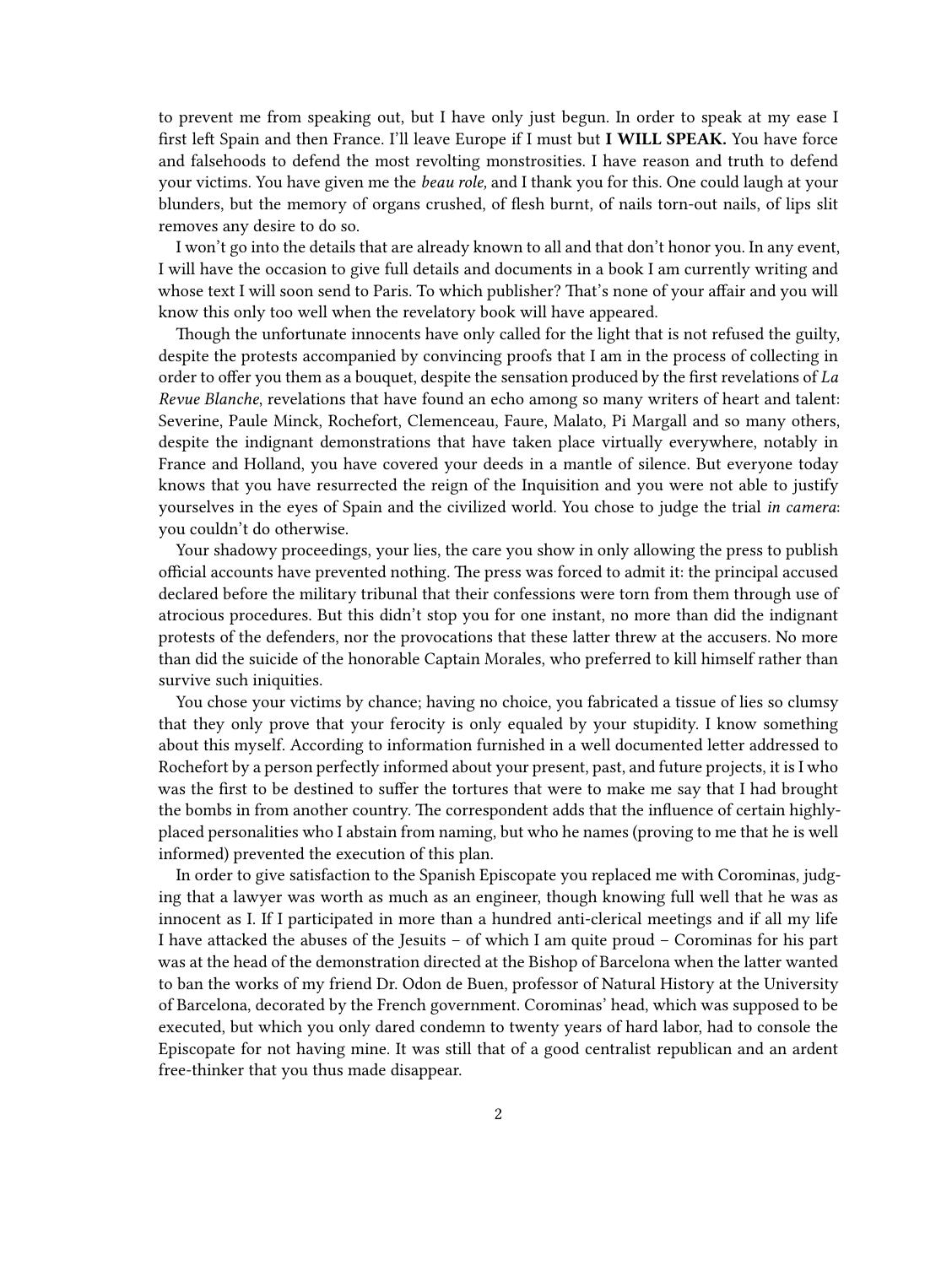And now I have accounts to ask of you on the subject of the late verdict, since the French government, whose good faith you surprised and continue to surprise, wouldn't think of asking it of you. At the time of the attack on the Liceo you asked of France, and it granted you, the extradition of the citizen Alfredo Rugiero Rinaldi as the author of the crime. After having endured all the tortures, after they twice threw him into the sea so that he declare things he knew nothing about, he was acquitted. I didn't know him, but he came to see me in my office. When I saw that man who was no longer anything but a cadaver; when I heard the tale of his horrible and long (around thirteen months) Calvary; when I realized that he was telling me the truth, since on his body were still visible the traces of the most horrific tortures, I thought of the responsibility assumed by the French government in delivering an innocent to torture. But even more of your infamy, for you were more or less the same people as today, the Portas, the Tressols, etc. In summary, I gave this poor man, who was dying of hunger, money and a letter for Deputy Lostau. The latter gave him a job on the Catalan Bus Company and, a short while later, on that of the tram of Sarria. But this man is back in Montjuich; he was one of my cellmates.

He had been arrested like many others, because he had already been arrested in the past. This unfortunate doesn't know a word of politics or sociology, so little that the military tribunal, which condemns to twenty years of forced labor men accused of nothing except having attended public meetings, had to acquit him again. What indemnity will you give this man? Without any doubt, prison or a penal colony at the first opportunity. $^1$  It is so incredible that it's difficult to believe the things you dare to do, but I take it upon myself to furnish proof and point out who is responsible. Even among conservatives there are men in Spain who are perfectly honest, who condemn your act and deplore their inability to prevent them. You know full well that you almost always act unbeknownst to them, and in doing this you abuse the exceptional rights which allow you to suspend constitutional guarantees.

The disappearance of the prisoner Pujol who you went to the prison to turn into a spy by offering him 2500 francs and freedom – IT IS YOU, YOURSELF, MONSIEUR PORTAS WHO TOLD ME THIS – and whose services you were unhappy with because he was angered to see beings tortured who he knew were innocent; this disappearance, I say, we'll talk about it another day, as well as that of Ardiaca. We have all the time in the world, and it won't hurt you to wait. As I said, I am only beginning.

F. TARRIDA DEL MARMOL Portsmouth, January 25, 1897

<sup>&</sup>lt;sup>1</sup> I point this fact out to MM. Barthou and Lepine so that they realize the moral responsibility they assume in ceding to the solicitations of the Spanish police.